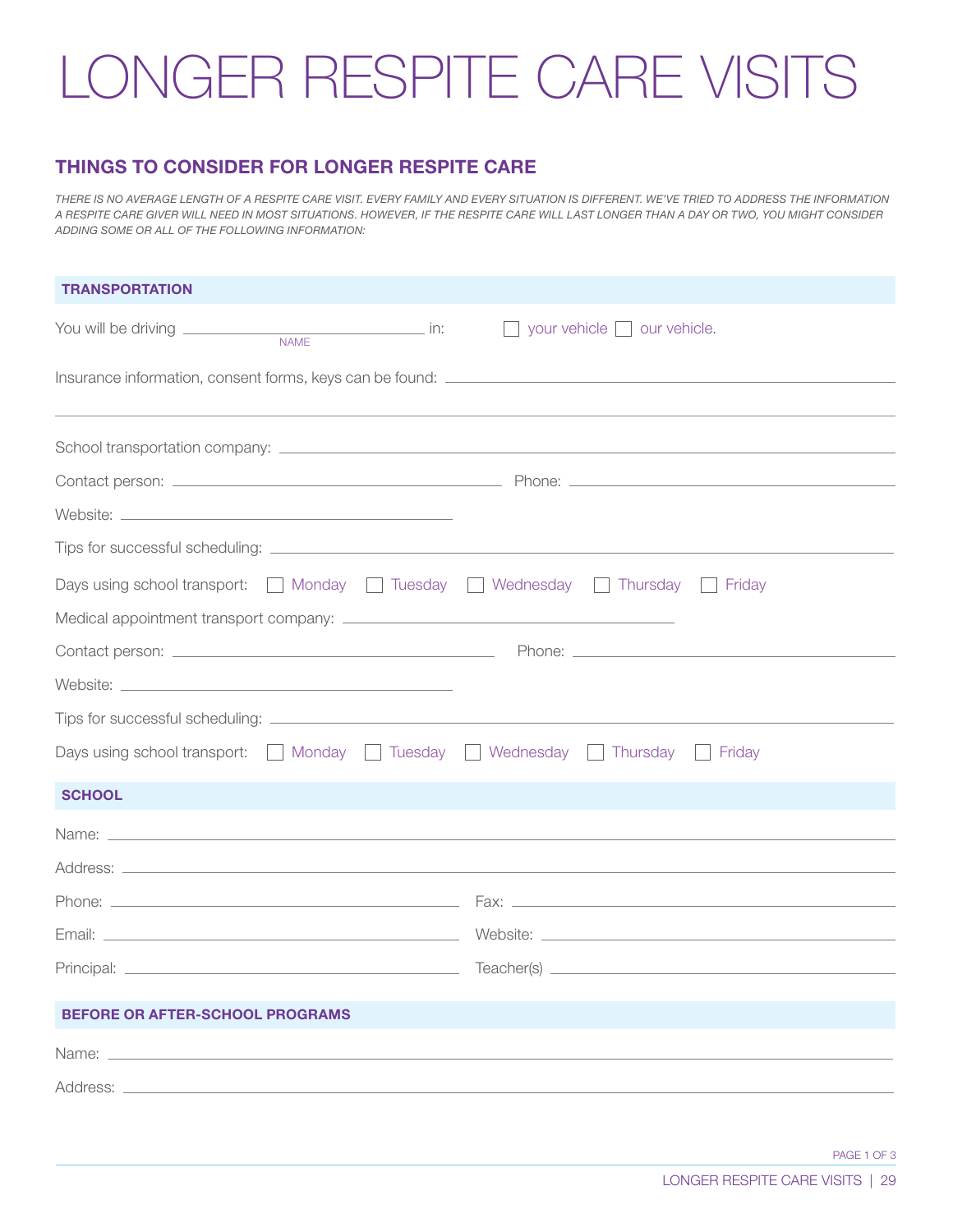## LONGER RESPITE CARE VISITS

(CONTINUED)

| Days attending:                              |  |
|----------------------------------------------|--|
| Monday Tuesday Wednesday Thursday Friday     |  |
| <b>ADDITIONAL INFORMATION ABOUT OUR HOME</b> |  |
| Where can I find?                            |  |
|                                              |  |
|                                              |  |
|                                              |  |
|                                              |  |
|                                              |  |
|                                              |  |
|                                              |  |
|                                              |  |
|                                              |  |
|                                              |  |